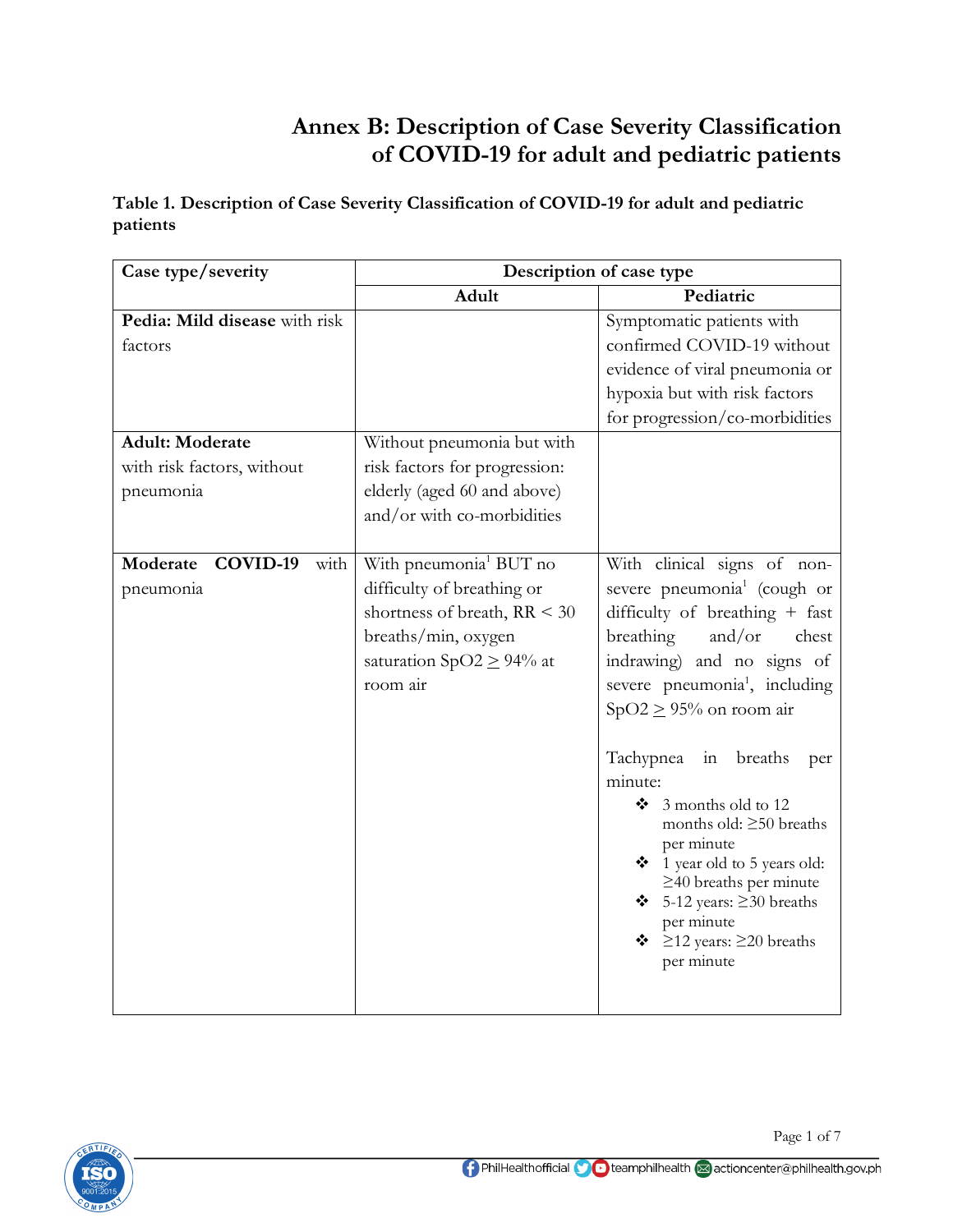| Case type/severity |                                                                                                                                                                                                                                          | Description of case type                                                                                                                                                                                                                                                                                                                                                                                                                                                                                                                                                                                                     |  |
|--------------------|------------------------------------------------------------------------------------------------------------------------------------------------------------------------------------------------------------------------------------------|------------------------------------------------------------------------------------------------------------------------------------------------------------------------------------------------------------------------------------------------------------------------------------------------------------------------------------------------------------------------------------------------------------------------------------------------------------------------------------------------------------------------------------------------------------------------------------------------------------------------------|--|
|                    | Adult                                                                                                                                                                                                                                    | Pediatric                                                                                                                                                                                                                                                                                                                                                                                                                                                                                                                                                                                                                    |  |
| <b>Severe</b>      | With pneumonia <sup>1</sup> and ANY<br>one of the following:<br>Signs of respiratory<br>distress                                                                                                                                         | With<br>clinical<br>of<br>signs<br>pneumonia <sup>1</sup><br>(cough<br>Οr<br>difficulty in breathing) and                                                                                                                                                                                                                                                                                                                                                                                                                                                                                                                    |  |
|                    | Oxygen saturation<br>$SpO2 < 94\%$ at room<br>air<br>Respiratory rate of $\geq 30$<br>breaths/minute<br>Requiring oxygen<br>supplementation                                                                                              | At least one of the following:<br>cyanosis<br>Central<br><b>or</b><br>$SpO2 \leq 95\%$ ; severe<br>respiratory<br>distress<br>fast breathing,<br>(e.g.,<br>grunting, very severe<br>indrawing);<br>chest<br>general danger sign:<br>inability to breastfeed<br>or drink, lethargy or<br>unconsciousness,<br>0r<br>convulsions<br>Tachypnea<br>(in)<br>breaths/min):<br>3 months old to<br>❖<br>-12<br>months old: $\geq 50$ breaths<br>per minute<br>1 year old to 5 years old:<br>$\geq$ 40 breaths per minute<br>5-12 years: $\geq 30$ breaths<br>❖<br>per minute<br>$\geq$ 12 years: $\geq$ 20 breaths<br>❖<br>per minute |  |
| Critical           | With pneumonia <sup>1</sup> and ANY<br>one of the following:<br>Impending respiratory<br>failure requiring high<br>flow oxygen, non-<br>invasive or invasive<br>ventilation<br>Acute respiratory<br>distress syndrome<br>Sepsis or shock | respiratory<br>Acute<br>distress<br>syndrome (ARDS)<br>Onset: within 1 week of a<br>clinical insult<br>known<br>(i.e.,<br>pneumonia <sup>1</sup> )<br><b>or</b><br>new<br><b>or</b><br>worsening<br>respiratory<br>symptoms.<br>Chest imaging: (radiograph, CT<br>or lung ultrasound):<br>scan,<br>bilateral opacities, not fully<br>explained by volume overload,                                                                                                                                                                                                                                                           |  |



Page 2 of 7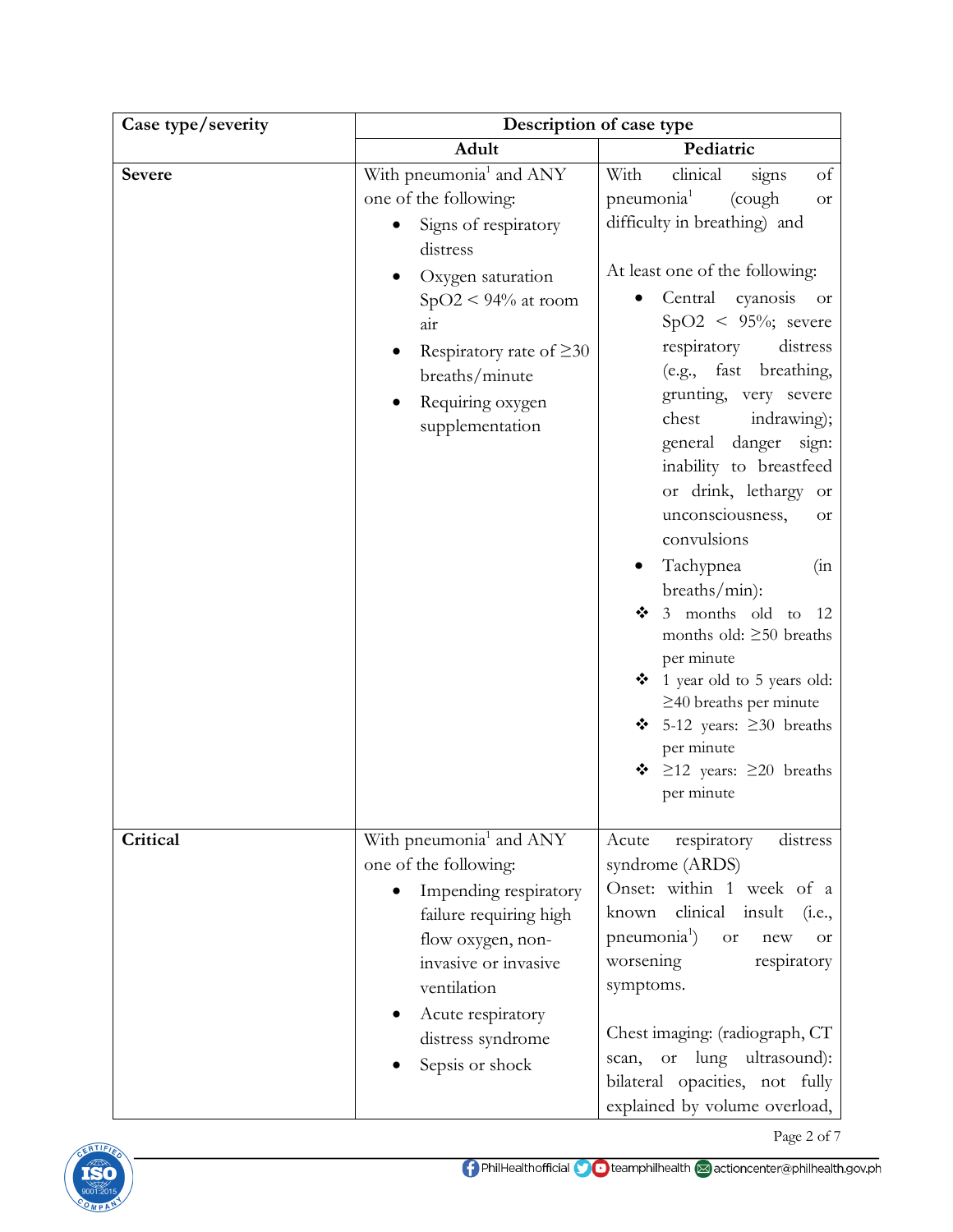| Case type/severity | Description of case type                                        |                                                                                                                                                                                                                                                                                                                                                                                                                                                                                                                                                                                                                                                                                                                                                                                |
|--------------------|-----------------------------------------------------------------|--------------------------------------------------------------------------------------------------------------------------------------------------------------------------------------------------------------------------------------------------------------------------------------------------------------------------------------------------------------------------------------------------------------------------------------------------------------------------------------------------------------------------------------------------------------------------------------------------------------------------------------------------------------------------------------------------------------------------------------------------------------------------------|
|                    | Adult                                                           | Pediatric                                                                                                                                                                                                                                                                                                                                                                                                                                                                                                                                                                                                                                                                                                                                                                      |
|                    | Deteriorating<br>sensorium<br>Multi-organ failure<br>Thrombosis | lobar or lung collapse,<br>$\hbox{or}$<br>nodules.<br>Origin of pulmonary infiltrates:<br>respiratory failure not fully<br>explained by cardiac failure or<br>fluid overload. Need objective<br>assessment (e.g., $ECG$ ) to<br>exclude hydrostatic cause of<br>infiltrates / edema if no risk<br>factor is present.<br>Oxygenation impairment in<br>adolescents:<br>PaO2/FiO2 $\leq$ 300 mm Hg is<br>already mild ARDS<br>In children, when<br>Oxygen<br>Index<br>(OI)<br>Oxygen<br><b>or</b><br>Saturation Index (OSI) is used <sup>3</sup> :<br>Bilevel (NIV or CPAP) $\geq$<br>5 cmH2O via full face<br>mask: $PaO2/FiO2 \leq 300$<br>mmHg or SpO2/FiO2 $\leq$<br>264<br>Mild ARDS (invasively<br>ventilated): $4 \leq OI < 8$ or<br>$5 \leq \text{OSI} < 7.5$<br>Moderate |
|                    |                                                                 | <b>ARDS</b><br>(invasively ventilated): 8<br>$\leq$ OI < 16 or 7.5 $\leq$ OSI<br>< 12.3<br>Severe ARDS (invasively<br>ventilated): OI $\geq$ 16 or                                                                                                                                                                                                                                                                                                                                                                                                                                                                                                                                                                                                                             |
|                    |                                                                 | $OSI \geq 12.3$<br>Sepsis<br>Adolescents:<br>life-<br>acute<br>threatening organ dysfunction                                                                                                                                                                                                                                                                                                                                                                                                                                                                                                                                                                                                                                                                                   |
|                    |                                                                 | caused by a dysregulated host                                                                                                                                                                                                                                                                                                                                                                                                                                                                                                                                                                                                                                                                                                                                                  |

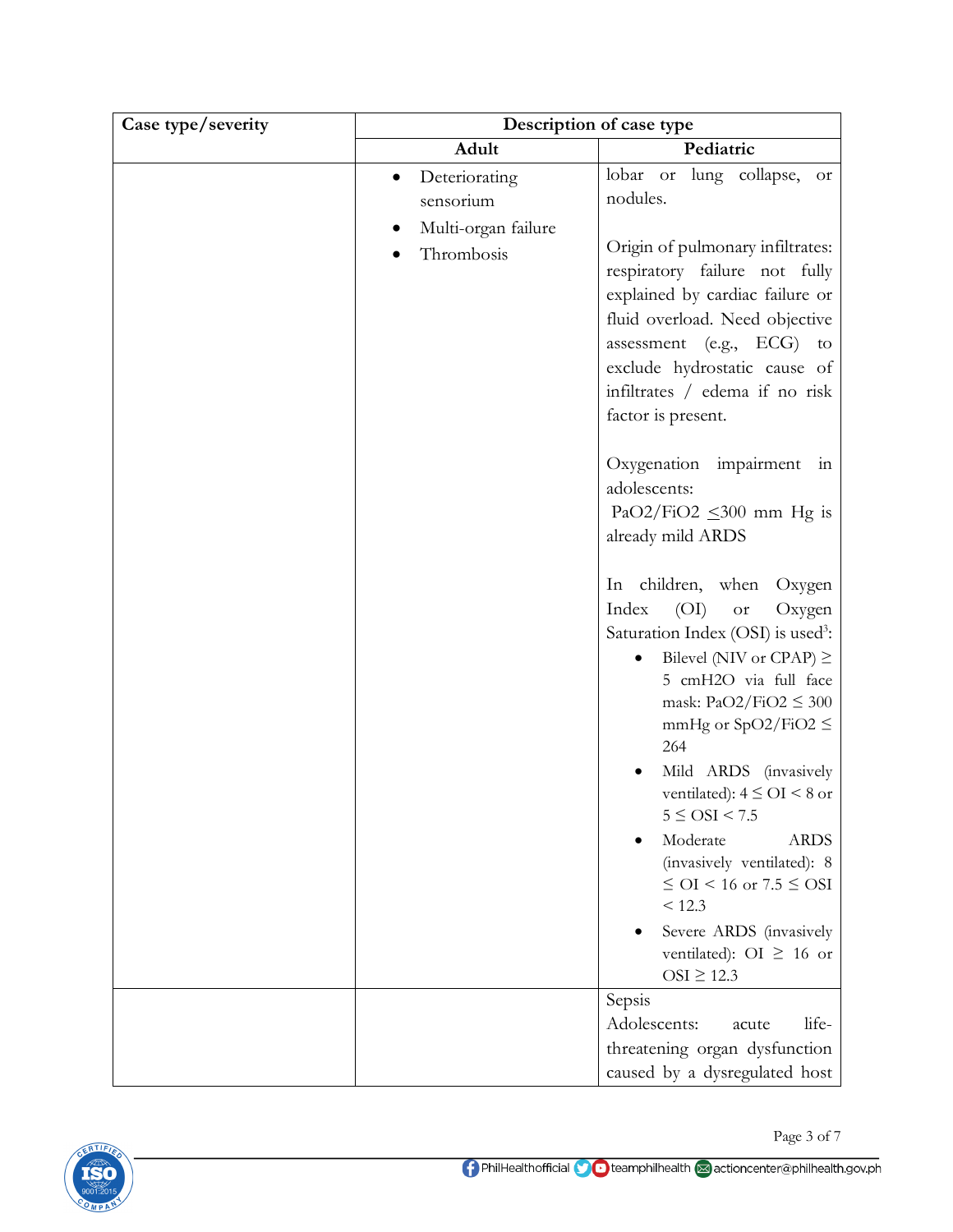| Case type/severity | Description of case type |                                         |
|--------------------|--------------------------|-----------------------------------------|
|                    | Adult                    | Pediatric                               |
|                    |                          | response to<br>suspected<br>$\hbox{or}$ |
|                    |                          | proven infection.                       |
|                    |                          |                                         |
|                    |                          | Signs of organ dysfunction              |
|                    |                          | include: altered mental status,         |
|                    |                          | difficult or fast breathing, low        |
|                    |                          | saturation, reduced<br>oxygen           |
|                    |                          | urine output, fast heart rate,          |
|                    |                          | weak pulse, cold extremities or         |
|                    |                          | low blood pressure,<br>skin             |
|                    |                          | mottling, laboratory evidence           |
|                    |                          | of<br>coagulopathy,                     |
|                    |                          | thrombocytopenia,<br>acidosis,          |
|                    |                          | high<br>lactate,<br>0r                  |
|                    |                          | hyperbilirubinemia.                     |
|                    |                          |                                         |
|                    |                          | children, suspected<br>In<br>- or       |
|                    |                          | proven infection and $\geq 2$ age-      |
|                    |                          | based systemic inflammatory             |
|                    |                          | response syndrome (SIRS <sup>4</sup> )  |
|                    |                          | criteria, of which one must be          |
|                    |                          | abnormal temperature or white           |
|                    |                          | blood cell count.                       |
|                    |                          | Septic shock                            |
|                    |                          | Adolescents:<br>persistent              |
|                    |                          | hypotension despite volume              |
|                    |                          | resuscitation, requiring                |
|                    |                          | vasopressors to maintain MAP            |
|                    |                          | $\geq$ 65 mmHg and serum lactate        |
|                    |                          | $level > 2$ mmol/L.                     |
|                    |                          |                                         |
|                    |                          | Children:<br>hypotension<br>any         |
|                    |                          | (SBP < 5th centile or $> 2$ SD          |
|                    |                          | below normal for age) or two            |
|                    |                          | three of the following:<br><b>Or</b>    |
|                    |                          | altered<br>mental<br>status;            |
|                    |                          | bradycardia or tachycardia (HR          |
|                    |                          | $< 90$ bpm or $> 160$ bpm in            |
|                    |                          | infants and heart rate $\leq 70$ bpm    |

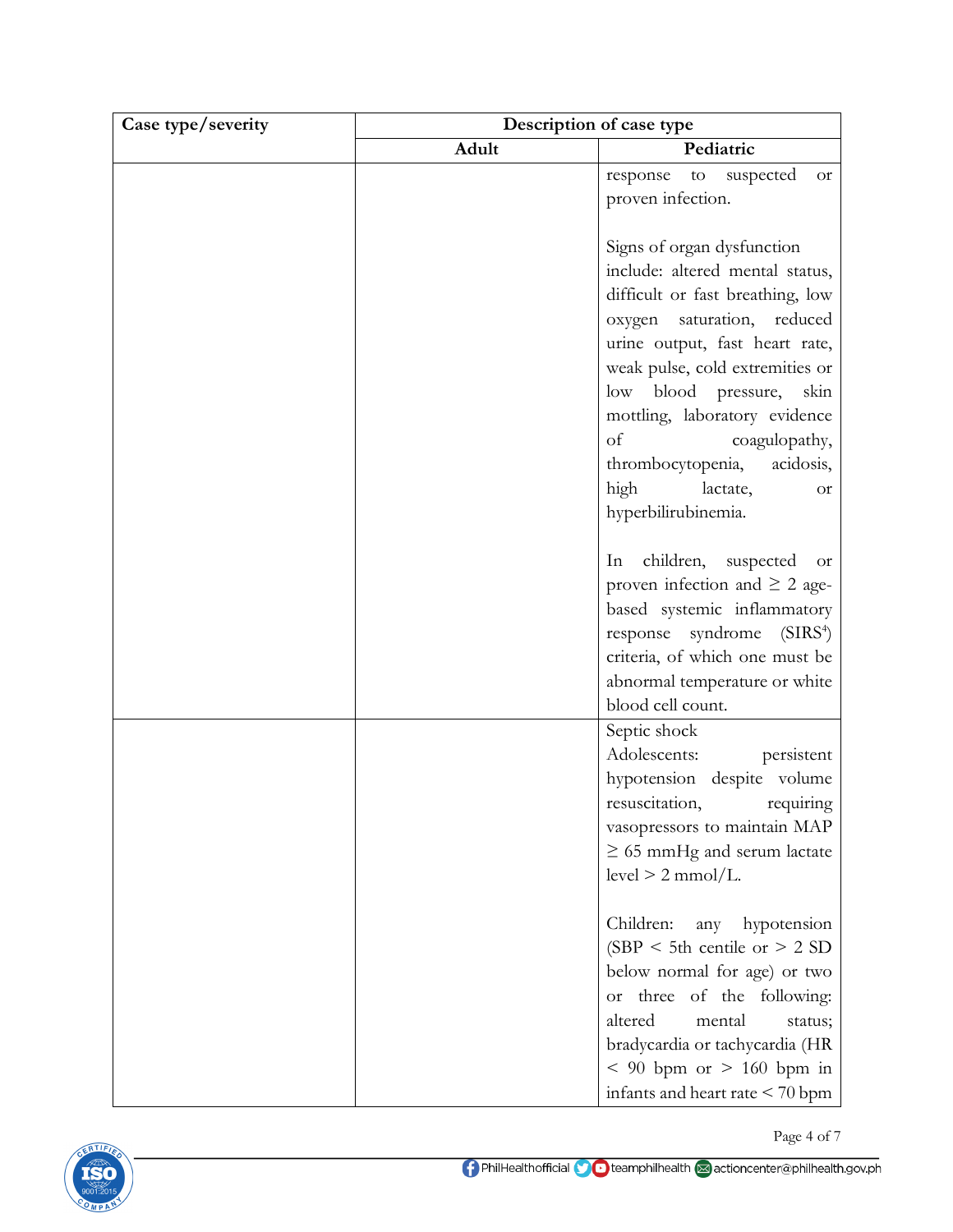| Case type/severity | Description of case type |                                   |
|--------------------|--------------------------|-----------------------------------|
|                    | Adult                    | Pediatric                         |
|                    |                          | or $> 150$ bpm in children);      |
|                    |                          | prolonged capillary refill (> 2   |
|                    |                          | sec) or weak pulse; fast          |
|                    |                          | breathing; mottled or cool skin   |
|                    |                          | or petechial or purpuric rash;    |
|                    |                          | high lactate; reduced urine       |
|                    |                          | output; hyperthermia<br><b>or</b> |
|                    |                          | hypothermia                       |
|                    |                          | Acute thrombosis                  |
|                    |                          | Acute<br>venous                   |
|                    |                          | thromboembolism<br>(i.e.,         |
|                    |                          | pulmonary embolism),<br>acute     |
|                    |                          | coronary<br>syndrome,<br>acute    |
|                    |                          | stroke                            |
|                    |                          | Multisystem Inflammatory          |
|                    |                          | Disease in Children (MIS-C)       |
|                    |                          | Preliminary case definition:      |
|                    |                          | children and adolescents with     |
|                    |                          | fever > 3 years AND two of the    |
|                    |                          | following:                        |
|                    |                          | Rash or bilateral non-            |
|                    |                          | purulent conjunctivitis           |
|                    |                          | muco-cutaneous<br><b>or</b>       |
|                    |                          | inflammation<br>signs             |
|                    |                          | (oral, hands or feet)             |
|                    |                          | Hypotension or shock              |
|                    |                          | Features of myocardial            |
|                    |                          | dysfunction,                      |
|                    |                          | pericarditis,<br>valvulitis,      |
|                    |                          | <b>or</b><br>coronary             |
|                    |                          | abnormalities;                    |
|                    |                          | Evidence<br>of                    |
|                    |                          | coagulopathy,                     |
|                    |                          | gastrointestinal<br>acute         |
|                    |                          | problems<br>(diarrhea,            |
|                    |                          | vomiting, or abdominal            |
|                    |                          | pain)                             |

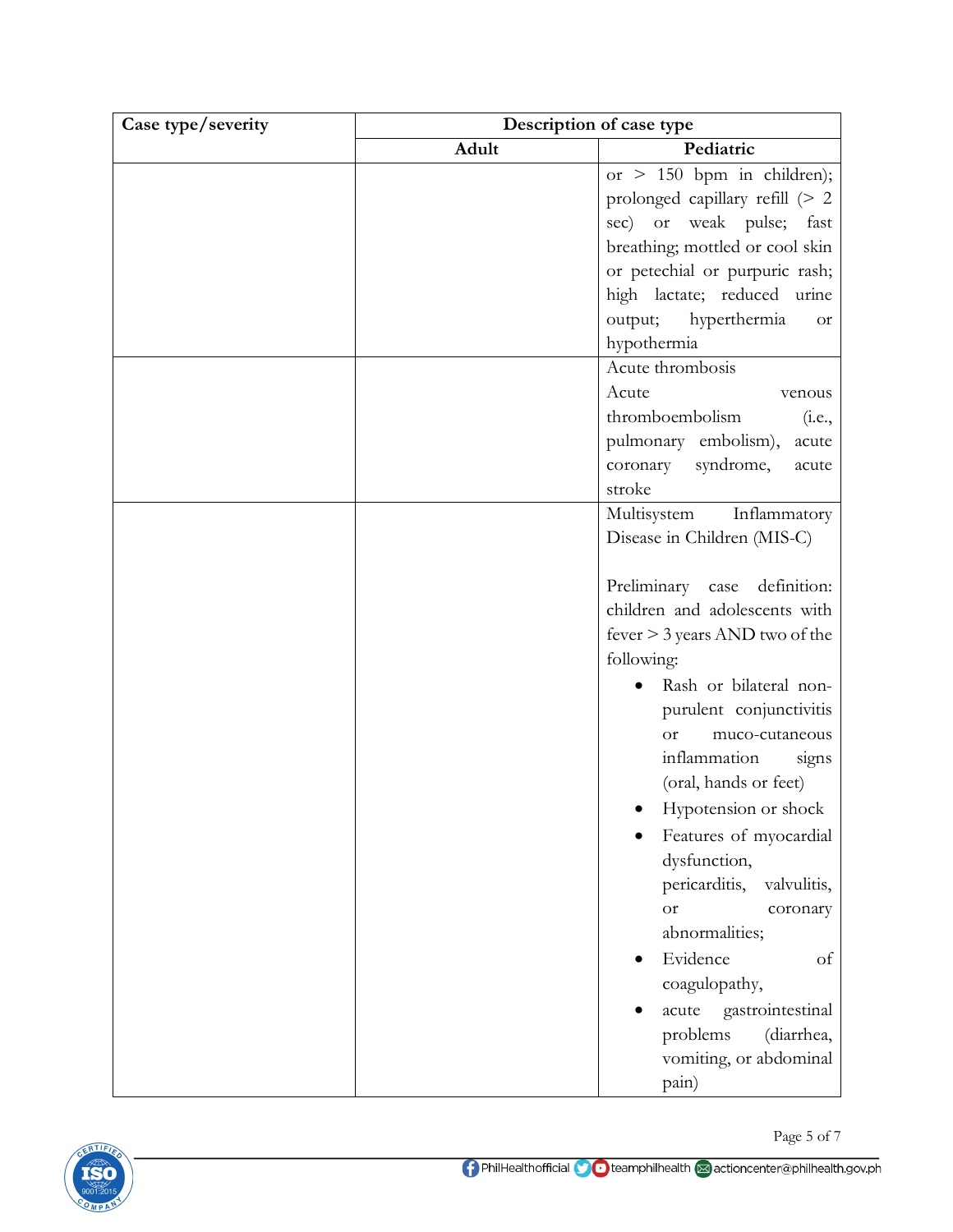| Case type/severity | Description of case type |                                                                                                                                                             |
|--------------------|--------------------------|-------------------------------------------------------------------------------------------------------------------------------------------------------------|
|                    | Adult                    | Pediatric                                                                                                                                                   |
|                    |                          | <b>AND</b><br>Elevated marker<br>of<br>inflammation                                                                                                         |
|                    |                          | <b>AND</b><br>No other obvious microbial<br>of inflammation<br>cause<br>including sepsis, staphylococcal<br>shock<br>streptococcal<br><b>or</b><br>syndrome |
|                    |                          | <b>AND</b><br>Evidence of COVID-19 (RT-<br>PCR, Antigen or serology<br>positive), or likely contact with<br>patients with COVID-19                          |

Notes:

- **1. For purposes of PhilHealth claims, diagnosis of pneumonia should be supported by findings in chest imaging studies.**
- 2. COVID- 19 symptoms include fever, cough, coryza, sore throat, diarrhea, anorexia/nausea/vomiting, loss of sense of smell or taste, generalized weakness/body malaise/fatigue, headache, myalgia.
- 3. Risk factors associated with severe disease include: age more than 60 years (increasing with age); underlying non-communicable diseases such as diabetes, hypertension, chronic lung disease, cerebrovascular disease, dementia, mental disorders, chronic kidney disease, and cancer; immunosuppression; HIV; obesity; pregnancy especially with increasing maternal age, high BMI, non-white ethnicity, chronic conditions and pregnancy related conditions such as GDM and pre-eclampsia. In children, the following conditions were identified in one systematic review: immunosuppression, cardiovascular condition, complex congenital malformations, hematologic conditions neurologic conditions, obesity, prematurity, endocrine/metabolic disorders, renal conditions, and gastrointestinal conditions.
- 4. Oxygenation index (OI) is an invasive measurement of hypoxemic respiratory failure and may be used to predict outcomes in pediatric patients. Oxygen saturation index (OSI) is a non-invasive measurement and has shown to be a reliable surrogate marker of OI in children and adults with respiratory failure.
- 5. Systemic Inflammatory Response Syndrome (SIRS) criteria: abnormal temperature (>38.5 Cor < 36C); tachycardia for age or bradycardia for age if < 1 year; tachypnea for age or need for mechanical ventilation, abnormal white blood cell count for age or  $> 10\%$  bands.

## References:

Department of Health Department Circular 2022-0002 Advisory for COVID-19 Protocols for Quarantine and Isolations.



Page 6 of 7